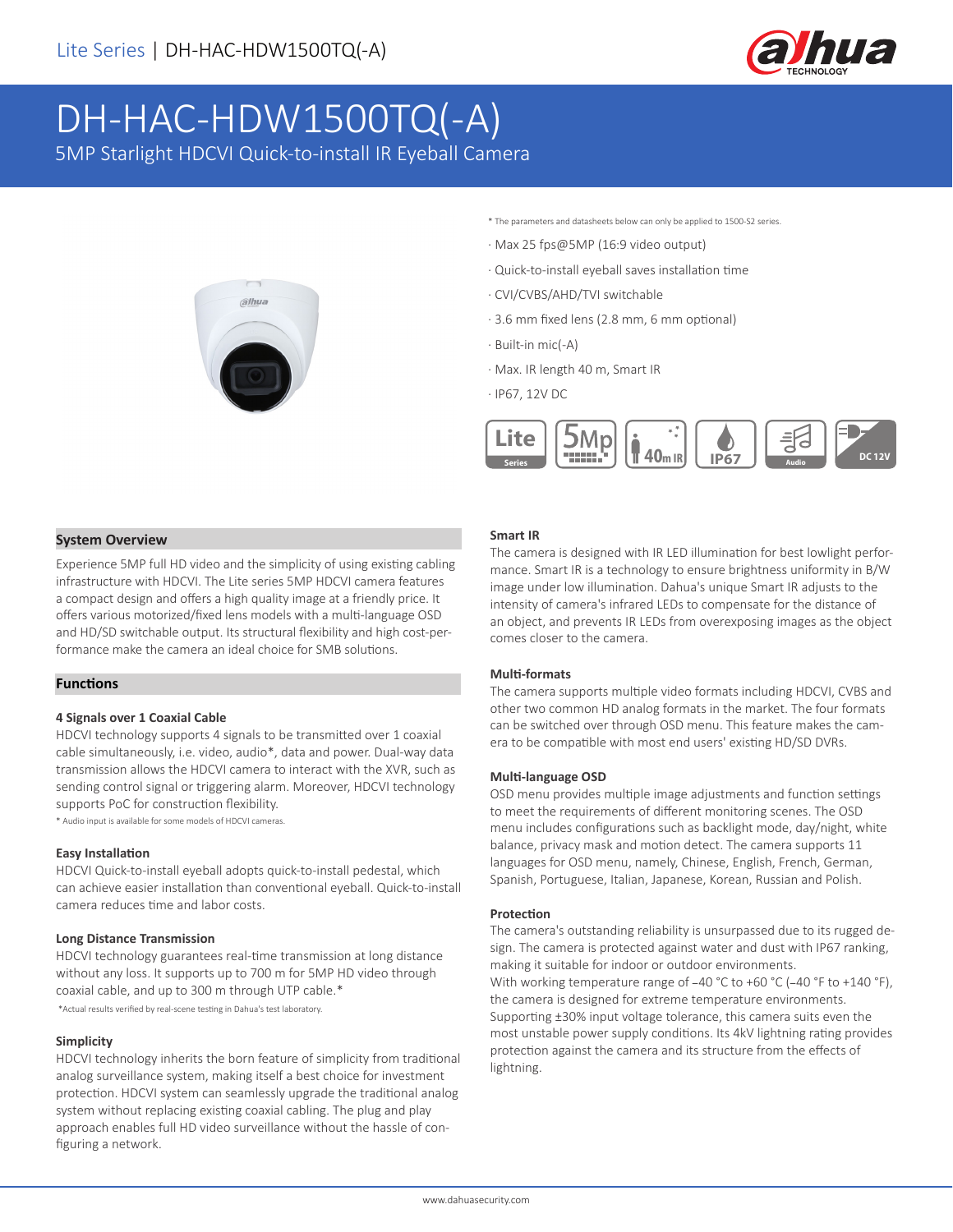# Lite Series | DH-HAC-HDW1500TQ(-A)

| <b>Technical Specification</b> |          |                                                                                                                                                                                                                                                                |                              |                     |                              |
|--------------------------------|----------|----------------------------------------------------------------------------------------------------------------------------------------------------------------------------------------------------------------------------------------------------------------|------------------------------|---------------------|------------------------------|
| Camera                         |          |                                                                                                                                                                                                                                                                |                              |                     |                              |
| Image Sensor                   |          | 1/2.7 inch CMOS                                                                                                                                                                                                                                                |                              |                     |                              |
| Max. Resolution                |          | 2880 (H) × 1620 (V)                                                                                                                                                                                                                                            |                              |                     |                              |
| Pixel                          |          | 5MP                                                                                                                                                                                                                                                            |                              |                     |                              |
| <b>Scanning System</b>         |          | Progressive                                                                                                                                                                                                                                                    |                              |                     |                              |
| Electronic Shutter Speed       |          | PAL: 1/25 s-1/100,000 s<br>NTSC: 1/30 s-1/100,000 s                                                                                                                                                                                                            |                              |                     |                              |
| S/N Ratio                      |          | >65 dB                                                                                                                                                                                                                                                         |                              |                     |                              |
| Min. Illumination              |          | 0.005 Lux/F1.6, 30IRE, 0 Lux IR on                                                                                                                                                                                                                             |                              |                     |                              |
| <b>Illumination Distance</b>   |          | 40 m (131.2 ft)                                                                                                                                                                                                                                                |                              |                     |                              |
| Illuminator On/Off Control     |          | Auto; manual                                                                                                                                                                                                                                                   |                              |                     |                              |
| <b>Illuminator Number</b>      |          | 1                                                                                                                                                                                                                                                              |                              |                     |                              |
| Pan/Tilt/Rotation Range        |          | Pan: 0°-360°<br>Tilt: 0°-78°<br>Rotation: 0°-360°                                                                                                                                                                                                              |                              |                     |                              |
| Lens                           |          |                                                                                                                                                                                                                                                                |                              |                     |                              |
| Lens Type                      |          | Fixed-focal                                                                                                                                                                                                                                                    |                              |                     |                              |
| Mount Type                     |          | M12                                                                                                                                                                                                                                                            |                              |                     |                              |
| Focal Length                   |          | 2.8 mm; 3.6 mm; 6 mm                                                                                                                                                                                                                                           |                              |                     |                              |
| Max. Aperture                  |          | F1.6                                                                                                                                                                                                                                                           |                              |                     |                              |
| Field of View                  |          | $2.8$ mm: $132^{\circ} \times 111^{\circ} \times 58^{\circ}$<br>(diagonal x horizontal x vertical)<br>3.6 mm: 109° × 92° × 48°<br>(diagonal × horizontal × vertical)<br>6 mm: $65^\circ \times 57^\circ \times 30^\circ$<br>(diagonal × horizontal × vertical) |                              |                     |                              |
| Iris Type                      |          | <b>Fixed iris</b>                                                                                                                                                                                                                                              |                              |                     |                              |
| <b>Close Focus Distance</b>    |          | 2.8 mm: 0.9 m (3.0 ft)<br>3.6 mm: 1.6 m (5.2 ft)<br>6 mm: 3.1 m (10.2 ft)                                                                                                                                                                                      |                              |                     |                              |
| <b>DORI</b><br>Distance        | Lens     | Detect                                                                                                                                                                                                                                                         | Observe                      | Recognize           | Identify                     |
|                                | $2.8$ mm | 63.6 m<br>(208.7 ft)                                                                                                                                                                                                                                           | 25.4 m<br>(83.3 ft)          | 12.7 m<br>(41.7 ft) | 6.4 <sub>m</sub><br>(21.0ft) |
|                                | 3.6 mm   | 80 m<br>(262.5 ft)                                                                                                                                                                                                                                             | 32 m<br>$(105.0 \text{ ft})$ | 16 m<br>(52.5 ft)   | 8 m<br>$(26.2 \text{ ft})$   |
|                                | 6 mm     | 120 m<br>(393.7 ft)                                                                                                                                                                                                                                            | 48 m<br>(157.5 ft)           | 24m<br>(78.7 ft)    | 12m<br>(39.4 ft)             |

| BLC                          | BLC/HLC/DWDR                                                                                                                                                                                                                                              |  |  |
|------------------------------|-----------------------------------------------------------------------------------------------------------------------------------------------------------------------------------------------------------------------------------------------------------|--|--|
| <b>WDR</b>                   | <b>DWDR</b>                                                                                                                                                                                                                                               |  |  |
| White Balance                | Auto; manual                                                                                                                                                                                                                                              |  |  |
| Gain Control                 | Auto; manual                                                                                                                                                                                                                                              |  |  |
| <b>Noise Reduction</b>       | 2D <sub>NR</sub>                                                                                                                                                                                                                                          |  |  |
| Smart IR                     | Yes                                                                                                                                                                                                                                                       |  |  |
| Mirror                       | Off/On                                                                                                                                                                                                                                                    |  |  |
| Privacy Masking              | Off/On (8 areas, rectangle)                                                                                                                                                                                                                               |  |  |
| Certifications               |                                                                                                                                                                                                                                                           |  |  |
| <b>Certifications</b>        | CE (EN55032:2015, EN 61000-3-2:2014, EN<br>61000-3-3:2013, EN55024:2010+A1:2015, EN<br>55035:2017, EN50130-4:2011+A1:2014, EN 62368-<br>1:2014+A11:2017)<br>FCC (CFR 47 FCC Part 15 subpartB, ANSI C63.4-2014)<br>UL (UL60950-1+CAN/CSA C22.2 No.60950-1) |  |  |
| Port                         |                                                                                                                                                                                                                                                           |  |  |
| Audio Interface              | One channel built-in mic (-A)                                                                                                                                                                                                                             |  |  |
| Video Output                 | Video output choices of CVI/TVI/AHD/CVBS by one<br><b>BNC</b> port                                                                                                                                                                                        |  |  |
| Power                        |                                                                                                                                                                                                                                                           |  |  |
| Power Supply                 | 12V ±30% DC                                                                                                                                                                                                                                               |  |  |
| Power Consumption            | Max 3.2W (12V DC, IR on)                                                                                                                                                                                                                                  |  |  |
| Environment                  |                                                                                                                                                                                                                                                           |  |  |
| <b>Operating Temperature</b> | –40°C to +60°C (−40°F to 140°F); < 95% (non-<br>condensation)                                                                                                                                                                                             |  |  |
| Storage Temperature          | -40°C to +60°C (-40°F to 140°F); < 95% (non-<br>condensation)                                                                                                                                                                                             |  |  |
| <b>Protection Grade</b>      | <b>IP67</b>                                                                                                                                                                                                                                               |  |  |
| Structure                    |                                                                                                                                                                                                                                                           |  |  |
| Casing                       | Metal inner core+plastic cover+plastic pedestal                                                                                                                                                                                                           |  |  |
| Camera Dimensions            | $\phi$ 109.9 mm × 100.9 mm ( $\phi$ 4.33" × 3.97")                                                                                                                                                                                                        |  |  |
| Net Weight                   | 0.32 kg (0.71 lb)                                                                                                                                                                                                                                         |  |  |
| Gross Weight                 | 0.49 kg (1.08 lb)                                                                                                                                                                                                                                         |  |  |

# Video

| CVI:<br>AHD:<br>Frame Rate<br>TVI:<br>CVBS: | PAL: 5M@25 fps; 4M@25 fps; 1080P@25 fps;<br>NTSC: 5M@25 fps; 4M@30 fps; 1080P@30 fps<br>PAL: $4M@25$ fps;<br>NTSC: 4M@30 fps<br>PAL: $4M@25$ fps;<br>NTSC: 4M@30 fps<br>PAL: 960H;<br>NTSC: 960H |
|---------------------------------------------|--------------------------------------------------------------------------------------------------------------------------------------------------------------------------------------------------|
| Resolution                                  | 5M (2880 × 1620); 4M (2560 × 1440); 1080P (1920 ×<br>1080); 960 H (960 × 576/960 × 480)                                                                                                          |
| Day/Night                                   | Auto switch by ICR                                                                                                                                                                               |